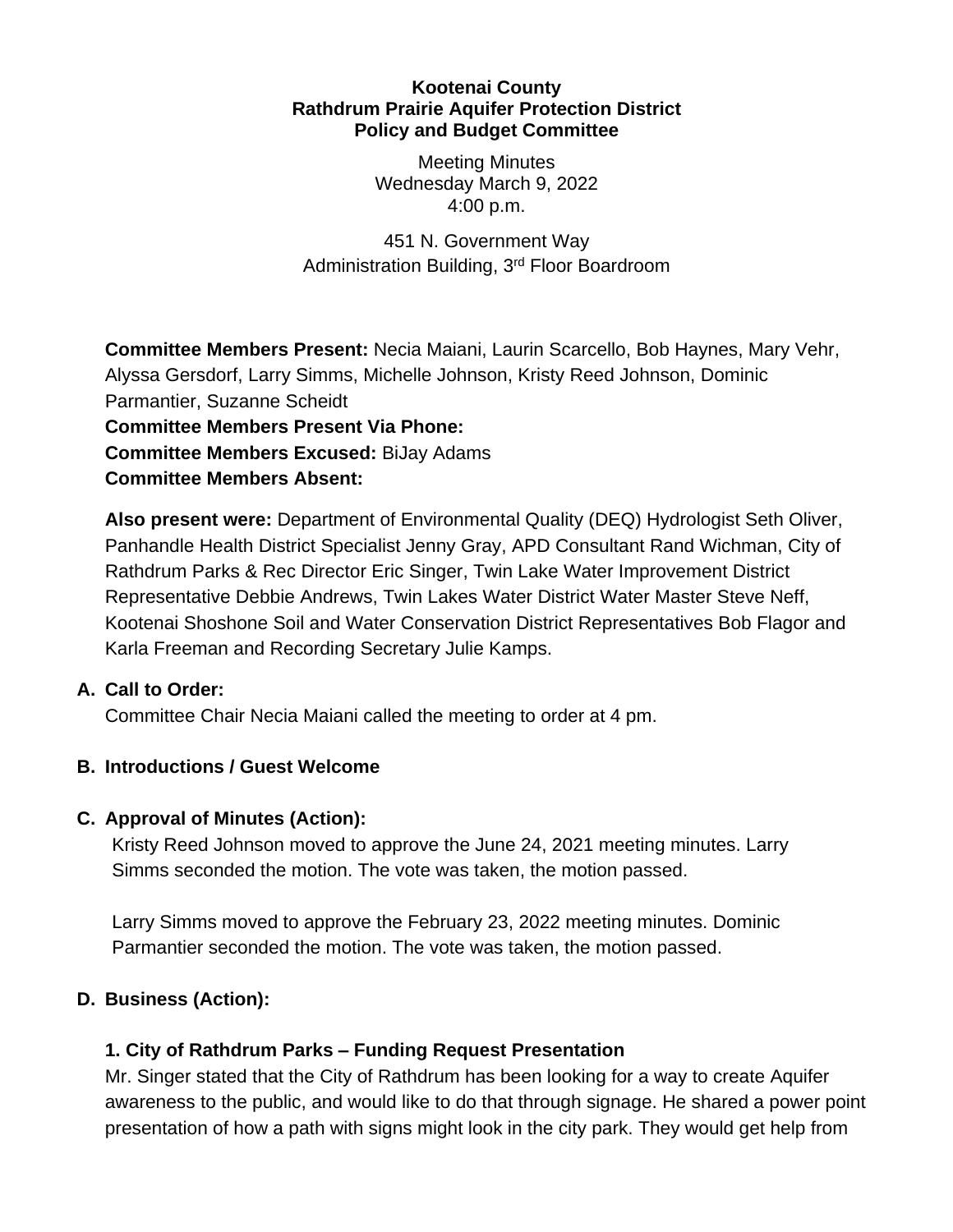the APD board when customizing the text on the signs. He shared construction and size details of the signs also. They feel the signs would be an educational opportunity. Many people use the park and in general, there are reservations each weekend from May to September for events in the park. They have a large pavilion with a kitchen, which is used for field trips where educational opportunities can occur.

The path where the signs would be located would be for foot traffic only and there are different possible building materials to create it. They do have some pricing already but that could change. They are initially requesting \$8000 this fiscal year to build the path and \$5000 the next for the signage. Discussion ensued regarding the requests' timing, and combining them into one fiscal year. The city would do some of the prep work on this project and they would contract out the rest.

# **2. Kootenai Shoshone Soil & Water Conservation District – Funding Request Presentation**

KSSWCD is very interested in water quality (specifically surface water quality) and how they can help protect the aquifer. Per Mr. Flagor they initially had planned on submitting a funding request for a no-till drill program, but they are not yet prepared to go forward with it. Since they had time on the agenda, they wanted to share other ideas. Two of these are purchasing and dedicating farmland, or offering farmland owners a conservation easement. They are working with another county soil & conservation district on a plan to save remaining farmland. They would like to know if they develop a plan to go forward, would the APD board get involved. The idea of conservation easements was discussed and it appeared to the APD board to be worth looking into. It is possible that these topics could be discussed while working the Master Plan. The KSSWCD funding request is being taken off the table at this time but Mr. Flagor would still like to see the no-till project go forward. Their next step will be to come back to the APD board with more information as soon as they can.

### **3. APD Master Plan – Rand Wichman**

Mr. Wichman shared a tentative agenda for the first workshop. He assigned the board with thinking of what projects they have done in the past and what specific projects would fit into the more broad categories. He would also like them to consider what things they are not doing such as monitoring, knowing what all the re-charge areas are, and possible aquifer areas of which they do not have a good understanding. A good goal for the first meeting would be to brainstorm a list of projects that would work well. He could possibly add more items to the list next week.

It was noted that Mr. Wichman's contract will be going to the next BOCC Business Meeting.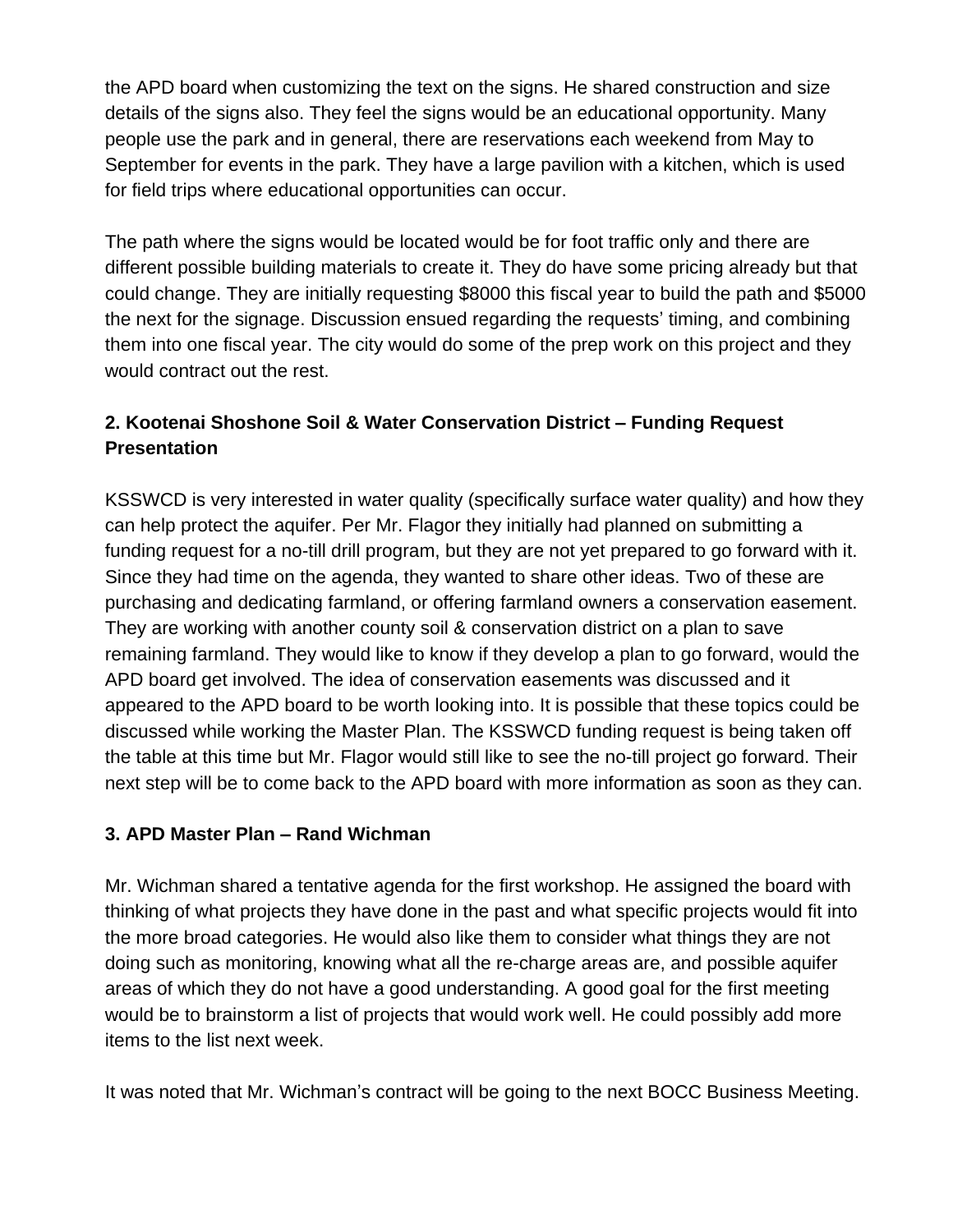### **4. Review FY23 Funding Requests Received**

APD board looked over a spreadsheet that had been prepared of the funding requests received, to see if anything was missing.

### **5. Contract Follow Up:**

### a. APD Master Plan Contract will be approved at the BOCC Business Meeting on 3/15/22.

b. DEQ/Alta It is being sorted out at this time, more information to come later.

#### **6. Special Committees and Assignments**

No reports given.

### **E. Member Comments (Discussion)**

Ms. Reed-Johnson mentioned a newspaper article about a large dock possibly going in at the city beach. It was agreed that there is a low probability of the project succeeding.

#### **F. Cooperating Agency Comments (Discussion)**

Per Ms. Gray, PHD is still waiting for word from the Governor's office on their rule-set. Erik Ketner is hopeful it will be re-implemented on a temporary status. They are concerned and hope to know more by next week. On a positive note, she and Mr. Oliver recently spoke to 500 high school students in Post Falls as part of their outreach program.

Per Mr. Oliver, DEQ is offering to help with sign requests. More detail

#### **G. Public Comment (Discussion)**

Ms. Andrews from the Twin Lakes Water Improvement District (which began in 1956) shared purpose and projects the organization has done over the past years, including educational outreach with members living around the lake. They are funded by donations as receiving in-kind support. They also have fund-raising efforts. Mr. Neff with the Twin Lakes Water District supports the efforts that Ms. Andrew's organization does.

Mr. Neff manages surface water rights and regulates the gates in the Twin Lake Drainage. He would like to upgrade his organization's equipment to something more modern and find a